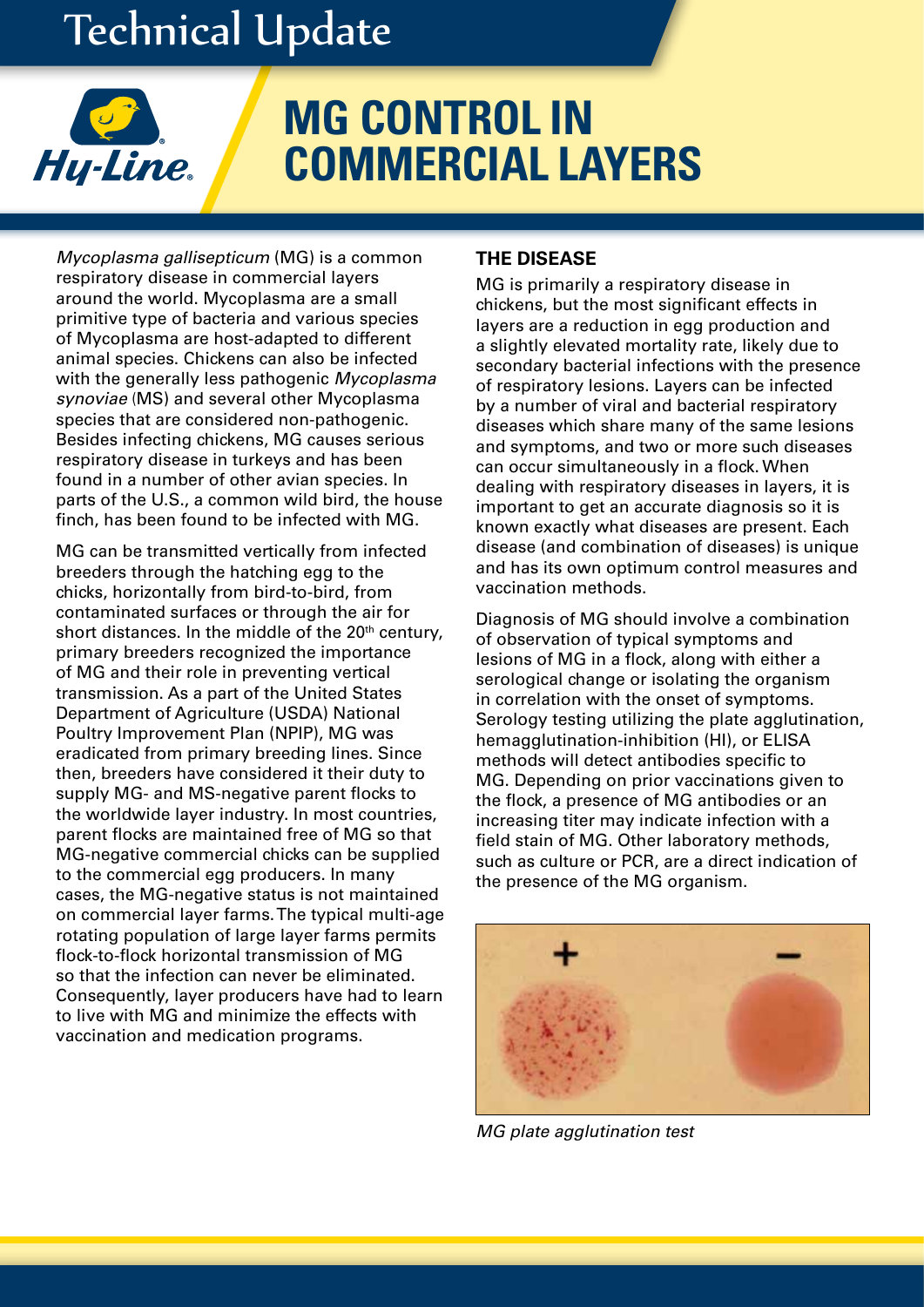# Technical Update – MG CONTROL IN COMMERCIAL LAYERS

The most noticeable symptom of MG infection in an adult layer flock is an extended drop in production (often 10-15%) occurring over a 4-6 week period. Production is slow to recover and often never does recover to the pre-infection level or a normal production level for the age of the flock. Shell quality may suffer some effects, but this symptom is not as consistent as with other respiratory diseases such as infectious bronchitis or Newcastle.

Mortality may be somewhat elevated with the presence of respiratory lesions. Tracheas can be quite inflamed with some extra mucus and exudate, but do not have the firm trachea plugs typical of laryngotracheitis (ILT) or wet fowl pox. Chronic airsacculitis with cheesy cores can be found, especially in the anterior airsacs.

# *Pericardial sac is cloudy from MG and secondary bacterial infection*



*Cloudy airsacs (airsacculitis) resulting from MG*

## **Production Results in MG Infected Flock**





*"Cheesy" core resulting from MG and secondary bacterial infection*



*"Cloudy" mucus lining of the trachea resulting from MG and secondary bacterial infections*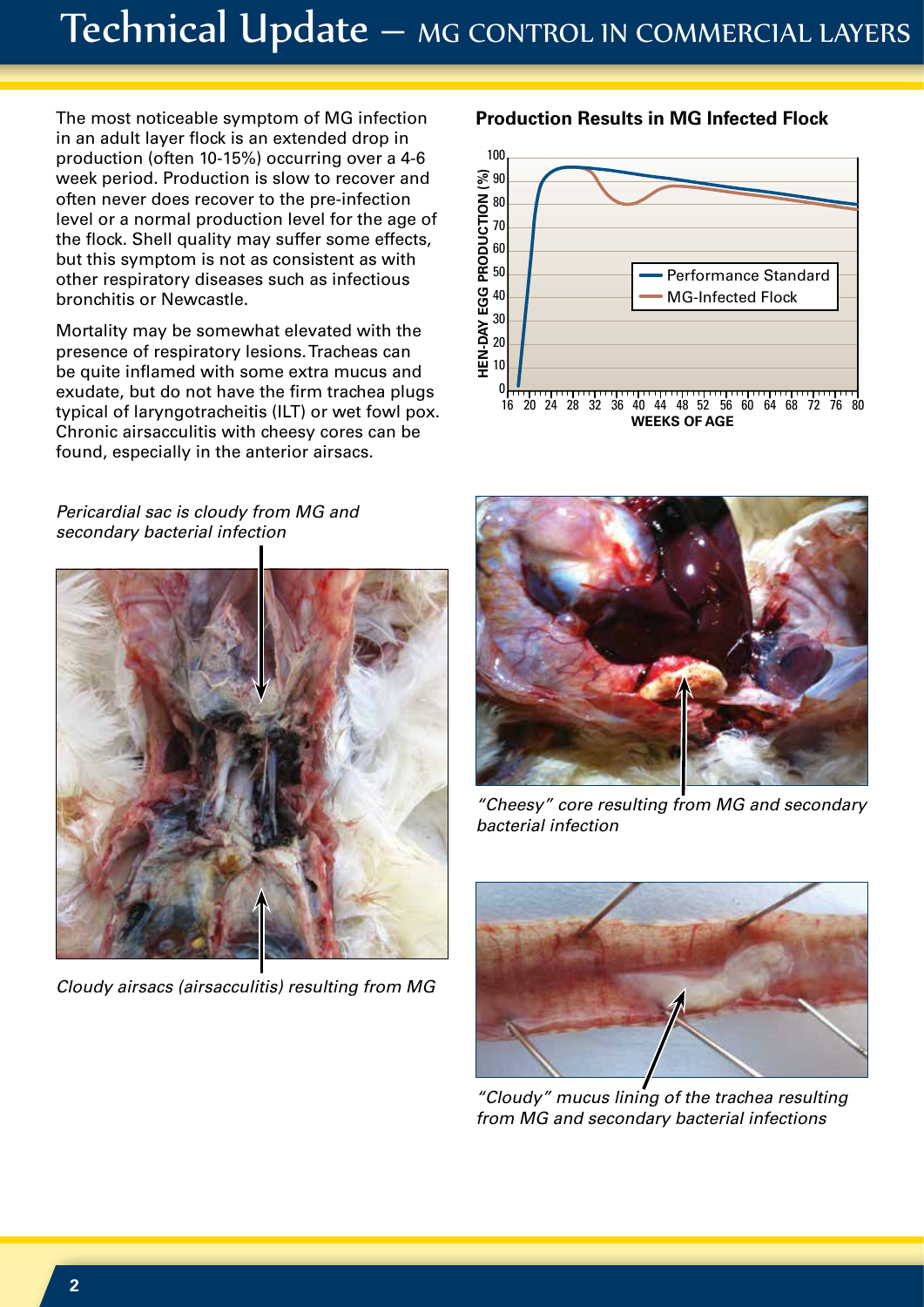#### **PREATMENT**

Since MG is a bacterium, acutely affected flocks can be treated with antibiotics. Treatment will not totally eliminate MG infection from a flock, but will reduce the clinical effects. Depending on local regulations treatment options include tylosin, tetracyclines, tiamulin, fluoroquinolones and possibly others.

## **PREVENTION**

Egg operations with multi-age layer farms known to be infected with MG should utilize a vaccination program prior to infection during the pullet growing period. Ideally pullets would be grown on a MG-negative farm to allow immunity to develop before exposure in early production on the multi-age layer farm. There are several vaccine options that have been utilized with varying degrees of success.

## **INACTIVATED MG BACTERINS**

A bacterin is an injectable solution containing inactivated MG organisms in a water-in-oil emulsion. It may be produced as a single antigen MG product, or in a combination with Newcastle and infectious bronchitis. This type of vaccine should produce a strong antibody response and all injected birds should test strongly positive for MG antibody 2-3 weeks after the injection. The protection from bacterins seems to be best in early production as monitoring often shows the antibody response begins to decline in midcycle production (positive serology dropping below 100% after 40-50 weeks). This may allow the field strain of MG to spread through flocks in mid-late production as evidenced by a return to 100% positive serology. Hopefully, this transition is slow and mild enough that production is not affected, but in some cases, production can be negatively impacted. Routine monitoring of MG antibody titers and correlating those results with any observed production drops will allow a producer to identify if this is happening.

#### **POX-VECTORED MG**

A relatively new type of vaccine is a recombinant or vector vaccine. These are vaccine viruses, such as fowl pox or HVT Marek's disease vaccine, that have been genetically-engineered to contain selected genes for the immunogenic proteins of a second pathogen, like MG. As the vector virus reproduces, it produces the

proteins coded by the inserted genes from the second pathogen. These proteins stimulate the immune system and provide immunity against that second pathogen without any risk or stress from reacting to the live virus or bacteria as in traditional vaccines.

A pox-vectored MG vaccine is used like a normal pox vaccine in the growing period. While this concept has proven to work well for some pathogens, sometimes the protection from the vectored pathogen is not as strong as from traditional live or killed products. A comparison of protection from three types of MG vaccines reported in Avian Diseases failed to demonstrate any protection from a recombinant fowl pox-MG product.1

### **LIVE MG VACCINES**

Historically, the first attempt to vaccinate for MG utilized a naturally-occurring mild strain known as "F-strain". It had no detrimental effects when inoculated into growing pullets and when given prior to a more pathogenic field challenge, F-strain was able to prevent the negative effects of the disease. Originally, F-strain was grown in large liquid batches by local laboratories and applied as a fresh culture without any packaging step. That original version retained some virulence and could not be used in areas where it could spread to turkeys or susceptible adult layers. In the 1980's the F-strain was commercialized and adapted as a live freezedried vaccine. As such, the strain has become less virulent and has been shown to have very little pathogenicity or spreading potential. One product is licensed for spray application and one for drinking water, but field experience has shown better seroconversion when the product is applied by eyedrop, probably due to a higher dose getting in the bird. It has also successfully been applied when mixed with infectious laryngotracheitis vaccine and given by eyedrop. F-strain is strong enough to remain in the bird for its life and provide a permanent competitive exclusion against infection by the field strain.